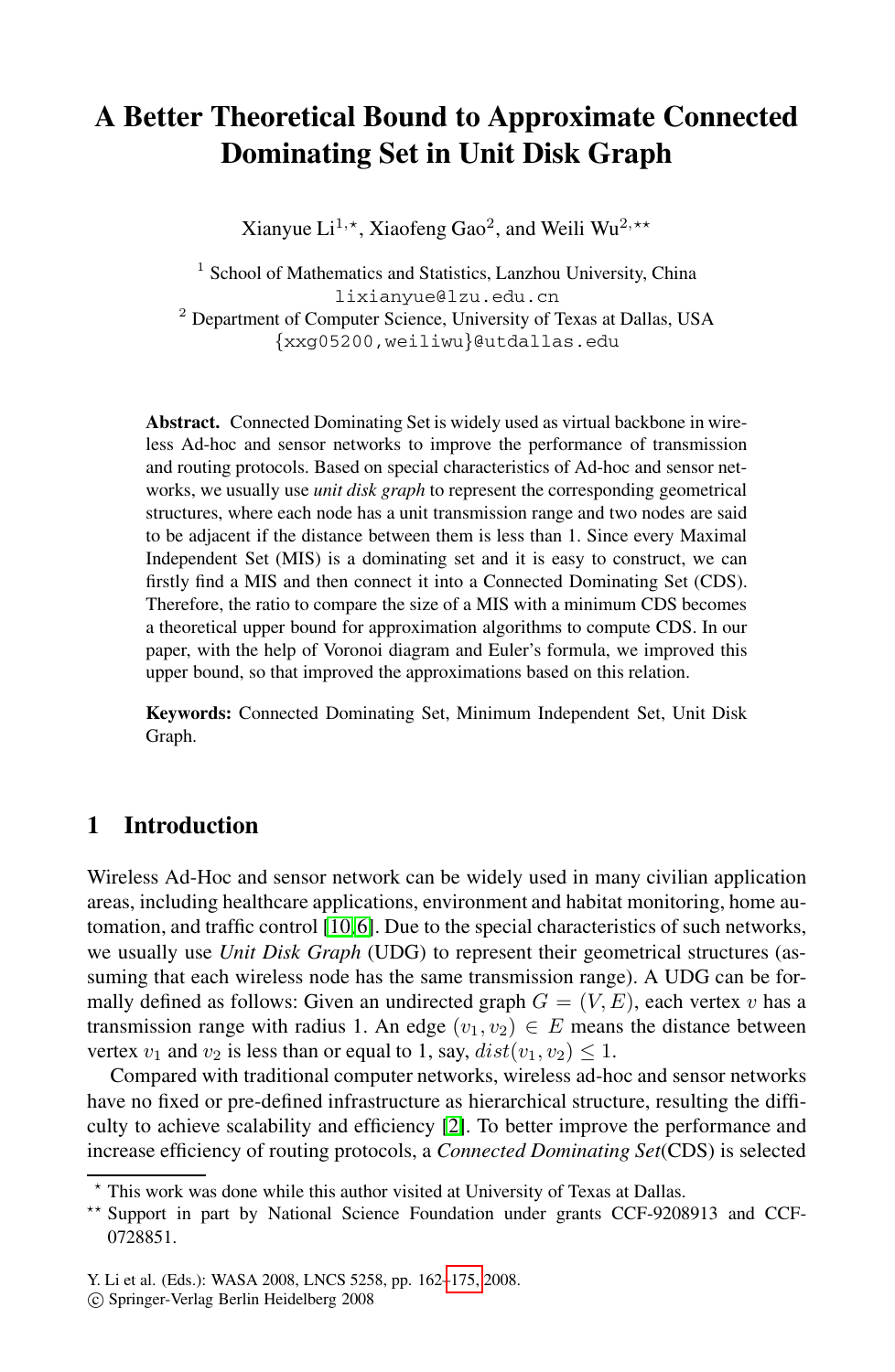to form a virtual network backbone. T[he](#page-12-2) [fo](#page-12-3)[r](#page-12-4)[ma](#page-12-5)l definition of CDS can be shown as follows: Given a graph  $G = (V, E)$ , a *Dominating Set* (DS) is a subset  $C \subseteq V$  such that for every vertex  $v \in V$ , either  $v \in C$ , or there exist an edge  $(u, v) \in E$  and  $u \in C$ . If the graph induced from C (G[C]) is connected, then C is called a *Connected Dominating Set* (CDS). Since CDS plays a very important role in routing, broadcasting and connectivity management in wireless ad-hoc and sensor networks, it is desirable to find a minimum CDS (MCDS) of a given set of nodes.

Clark et.al. [3] proved that computing MCDS is NP-hard in UDG, and a lot of approximation algorithms for MCDS can be found in literatures [8,7,1,5]. It is well known that in graph theory, a Maximal Independent Set (MIS) is also a Dominating Set (DS). MIS can be defined formally as follows: Given a graph  $G = (V, E)$ , an Independent Set (IS) is a subset  $I \in V$  such that for any two vertex  $v_1, v_2 \in I$ , they are not adjacent, say,  $(v_1, v_2) \notin E$ . An IS is called a Maximal Independent Set (MIS) if we add one more arbitrary vertex to this set, the new set will not be an IS any more. Compared with CDS, MIS is much easier to be constructed. Therefore, people usually construct the approximation for CDS with two steps. The first step is to find a MIS, and the second step is to make this MIS connected. As a result, The performance of these approximations highly depends on the relationship between the size of MIS  $(mis(G))$  and the size of minimum CDS ( $mcds(G)$ ) in graph G. Such a relation, say,  $\frac{mis(G)}{mcds(G)}$  is also called the theoretical bound to approximate CDS.

In our paper, we will give a better theoretical bound to approximate CDS, which is  $mis(G) \leq 3.399 \cdot mcds(G) + 4.874$ , If there are no holes in the area constructed by the MCDS. The rest of this paper is organized as follows. In Section 2 we introduces the preliminaries and relation between  $mis(G)$  and  $cds(G)$ , including related works. In Section 3 with the help of Voronoi division, we divide the plane into several convex polygons and calculate the area for each polygon under different situations. In Section 4 we use Euler's formula to calculate a better bound for  $\frac{mis(G)}{mcds(G)}$ , and finally Section 5 gives the conclusion and future works.

# **2 Preliminary and Related Works**

As mentioned in Section 1, we use two steps to approximate a CDS in graph  $G$ . The first step is to sele[ct](#page-13-2) a MIS and the second step is to connect this MIS. Let  $mis(G)$  be the size of selected MIS,  $connect(G)$  be the size of disks that are used to connect this MIS, and  $meds(G)$  be the size of [min](#page-13-3)imum CDS. Then, the approximation ratio for such algorithm is

$$
\frac{mis(G) + connect(G)}{mcds(G)} = \frac{mis(G)}{mcds(G)} + \frac{connect(G)}{mcds(G)}.
$$

For the connecting part, Min et.al [9] developed a steiner tree based algorithm to connect a MIS, with  $\frac{connect(G)}{meds(G)} \leq 3$ , which becomes the best result to connect a MIS. On the other hand, for selecting MIS part, Wan et.al. [12] constructed a distributed algorithm which can select a MIS in graph G with size  $mis(G) \leq 4 \cdot mcds(G) + 1$ . Later, Wu and her cooperators [13] improved this result into  $mis(G) \leq 3.8 \cdot mcds(G) +$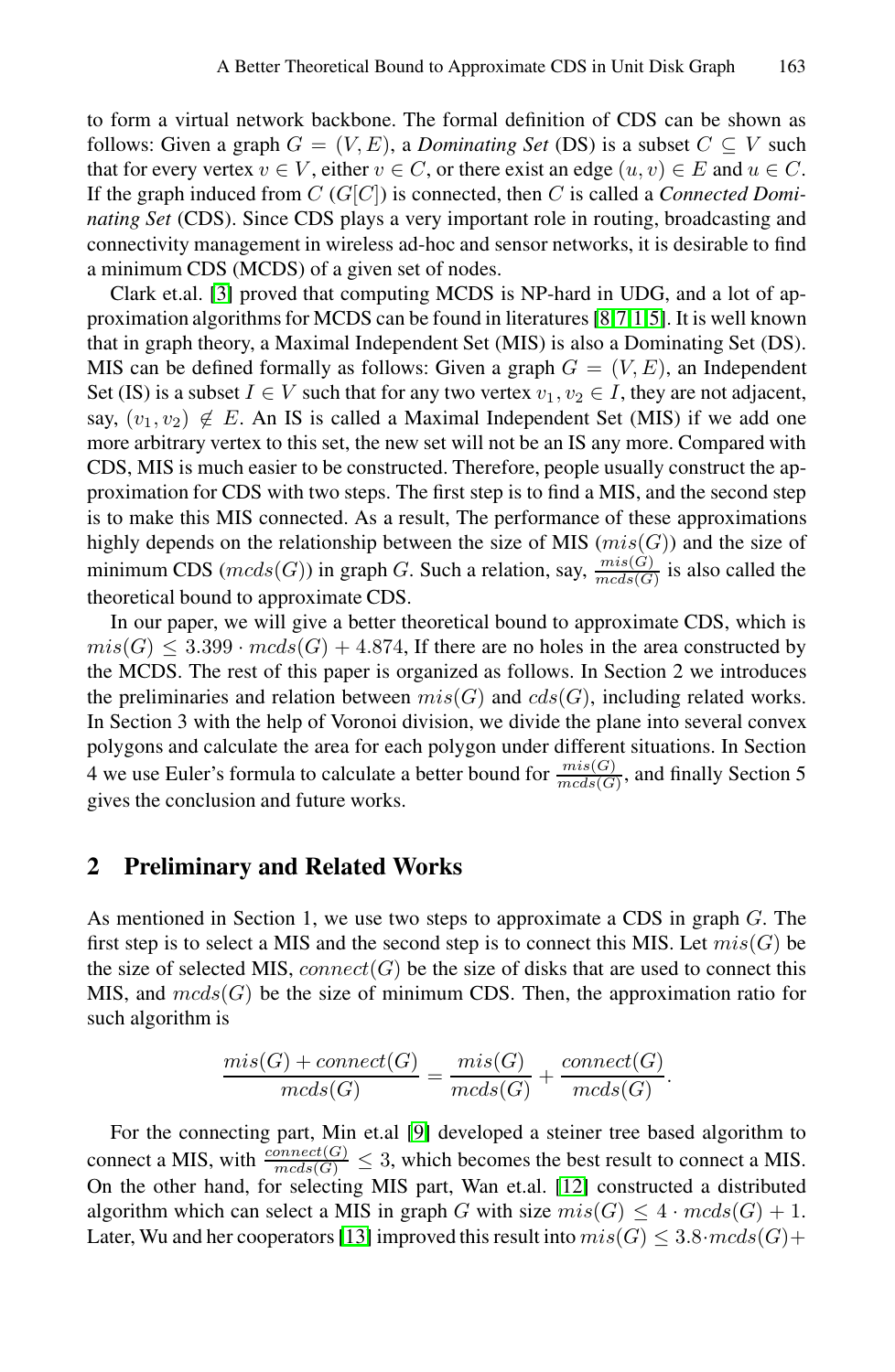

**Fig. 1.** Two Disks in MCDS

<span id="page-2-0"></span>1.2. Funke et.al. [4] discussed the relation between  $mis(G)$  and  $mcds(G)$  and gave a theorem saying that  $mis(G) \leq 3.453 \cdot meds(G) + 8.291$ , but the proof lack evidences. In this paper we give a better bound for  $mis(G)$  and  $mcds(G)$ , with a detailed analysis for the approximation ratio.

Actually,  $mis(G)$  and  $mcds(G)$  have a really close relationship. Given an UDG  $G = (V, E)$ , let M be the set of disks forming MCDS. If we increase the radius of disks in M from 1 to 1.5, and decrease the radius of the rest disks in  $V \backslash M$  from 1 to 0.5, then we can construct a new graph  $G'$ . It is easy to know that all the disks in V are located insides the area formed by  $M$ . (For disks in  $M$ , obviously they are located insides themselves, and for disks in  $V \setminus M$ , e.g.,  $v_1$ , since M is a MCDS, there exist a disk  $v_2 \in M$  dominating  $v_2$ . Therefore  $dist(v_1, v_2) \leq 1$ . Besides, the radius of  $v_1$ is 0.5, while the radius of  $v_2$  is 1.5, so  $v_1$  must locate inside  $v_2$ 's disk.) If we select a MIS for G, then based on the definition of UDG, the distance between any two disks from MIS should be greater than 1. And since the radius of disks in  $V \setminus M$  for  $G'$  is 0.5, any of two disks from MIS will not intersect each other. (To simply the conception, we can consider the radius of the disks in both MIS and  $M$  as 0.5) Then we can get the conclusion that the su[m o](#page-2-0)f maximum area for MIS should be less than the area of MCDS, which is a rough bound for  $\frac{mis(G)}{mcds(G)}$ . The following theorem gives this bound.

**Theorem 1.** *The rough bound for*  $mis(G)$  *and*  $mcds(G)$  *is*  $mis(G) \leq 3.748 \cdot mcds(G)$ + 5.252*.*

*Proof.* Consider two disks  $v_1$ ,  $v_2$  in MCDS set M. Both of them have radius 1.5, and  $max(dist(v_1, v_2)) = 1$ . If we set  $v_1$  and then add  $v_2$ , then the newly covered area will be at most  $S_2$ , just shown as the shadow in Fig. 1.

Let  $area(xv_1y)$  be the area of sector  $xv_1y$ , and  $area(\triangle xv_1y)$  be the area of triangle  $xv_1y$ . Besides,  $cos\alpha = \frac{1}{3}$ . Then, the area of  $S_2$  should be:

$$
area(S_2) = \pi \cdot 1.5^2 - 2 \cdot (area(xv_1y) - area(\triangle xv_1y))
$$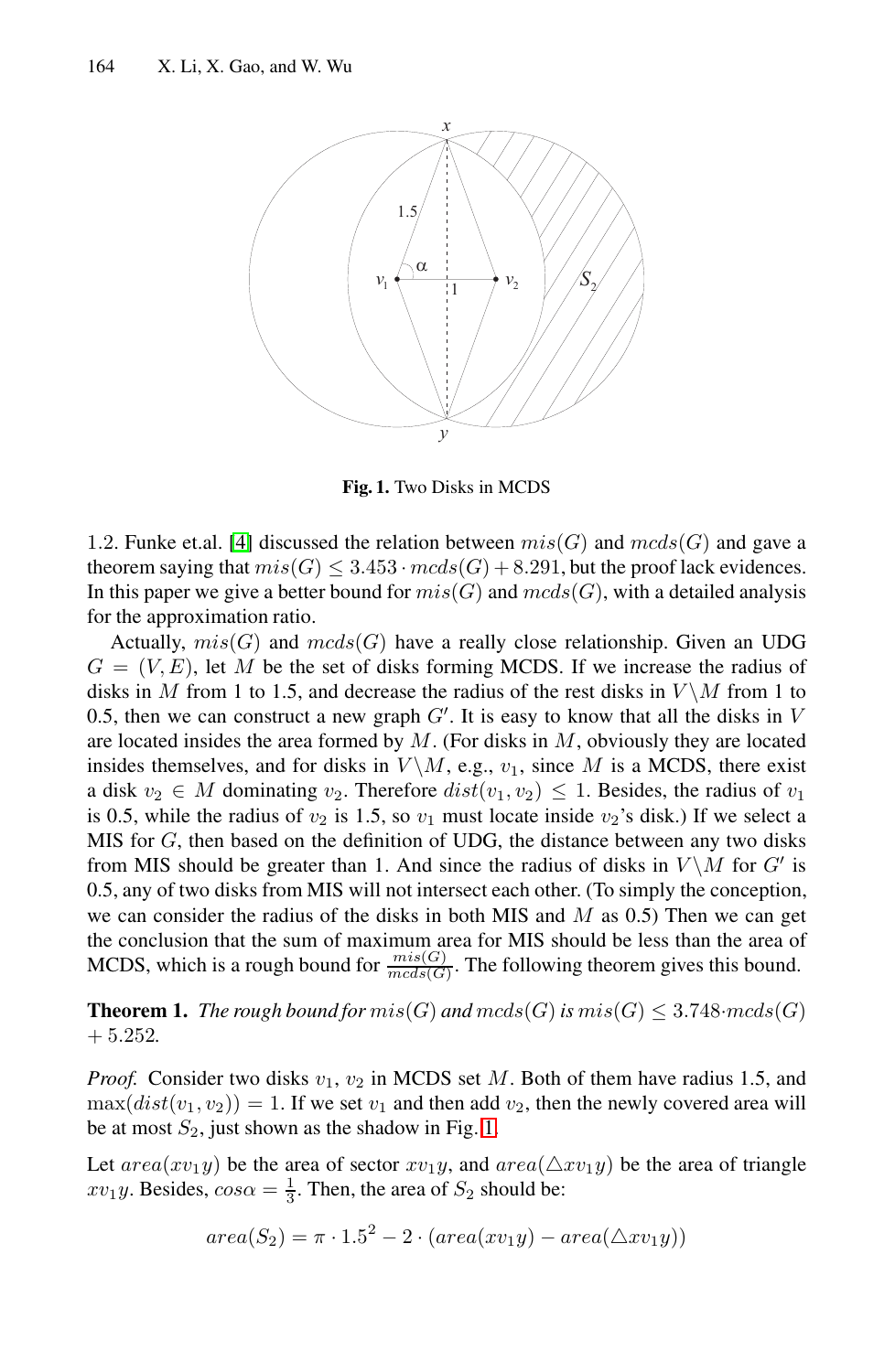$$
= 2.25\pi - 2(\arccos\frac{1}{3} \cdot 1.5^2 - \frac{1}{2} \cdot \frac{1}{2} \cdot 2\sqrt{2})
$$
  
≈ 2.25π – 4.1251

If we mimic the growth of a spanning tree for MCDS, then the maximum number of MIS should less than the total areas induced from M divide the area for a small disk with radius 0.5. Consequently, we can get the following inequations.

$$
mis(G) \le \frac{\pi \cdot 1.5^2 + (mcds(G) - 1) \cdot S_2}{\pi \cdot 0.5^2} = \frac{4 \cdot S_2}{\pi} \cdot mcds(G) + \frac{4 \cdot 4.1251}{\pi}
$$
  

$$
\approx 3.748 \cdot mcds(G) + 5.252
$$

Thus we proved the theorem.

# **3 Voronoi Division**

Based on Theorem 1 we get an upper bound for  $\frac{mis(G)}{mcds(G)}$ . Now let's analyze the relationship between  $mis(G)$  and  $mcds(G)$  more specifically. Before our discussion, let's firstly introduce the definition of Voronoi Division, which can be referred from [11].

**Definition 1.** Let S a set of n sites in Euclidean space. For each site  $p_i$  of S, the Voronoi *cell*  $V(p_i)$  *of*  $p_i$  *is the set of points that are closer to*  $p_i$  *than to other sites of S, say,* 

$$
V(p_i) = \bigcap_{1 \le j \le n, \ j \ne i} \{p : |p - p_i| \le |p - p_j|\}.
$$

*The Voronoi diagram*  $V(S)$  *is the space partition induced by Voronoi cells.* 

Similarly, for graph G', let S be the set of selected MIS, then for each disk  $w_i \in S$ , we can find the corresponding Voronoi cell (the outer boundary is the boundary for MCDS.) Fig. 2 gives an example with  $mcds(G') = 2$  and  $mis(G') = 7$ . It is easy to know that each non-boundary Voronoi cell is a convex polygon, and the area is greater than a disk with radius 0.5. Next let's analyze the area for each kind of polygons under densest situations. For these boundary Voronoi cells, we also consider them as a special kind of polygons with one arc edge.

## **3.1 Triangle**

Assume that we have a Voronoi cell  $C_i$  as a triangle including disk  $w_i$ . Then the area of  $C_i$  is smaller if  $w_i$  is its inscribed circle. Besides, among those triangles, the area of equilateral triangle is the smallest. The following lemma gives proof for this conclusion.

**Lemma 1.** *The equilateral triangle has the smallest area among other triangles with* w<sup>i</sup> *as its inscribed circle.*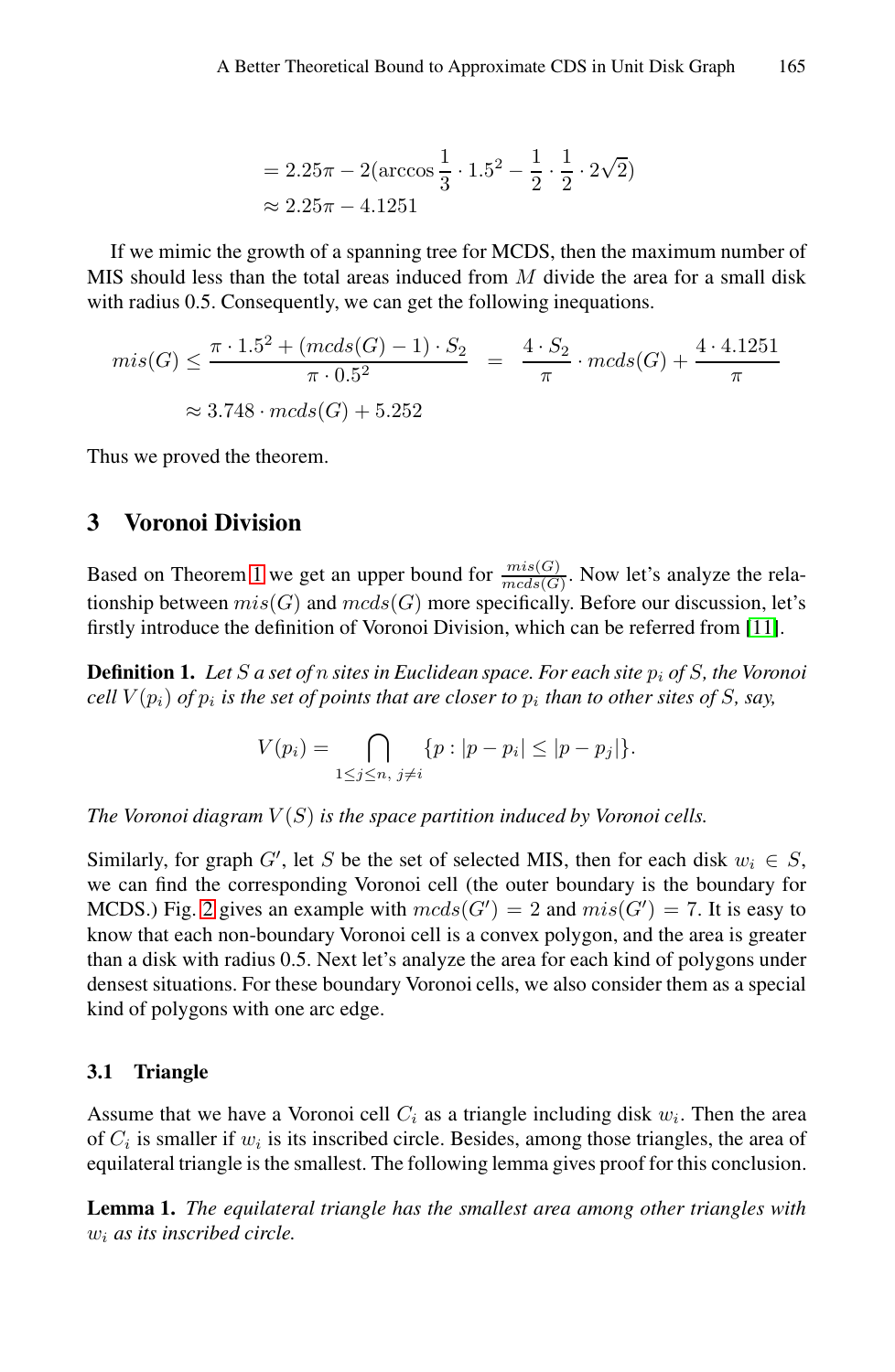

**Fig. 2.** Example for Voronoi Diagram

*Proof.* Let  $a, b, c$  be the lengths of three edges for triangle  $C_i$ ,  $w_i$  be its inscribed circle, and  $r = 0.5$  be the radius of this circle. Then based on Heron's formula, we have

$$
area(C_i) = \frac{1}{2}(a+b+c) \cdot r = s \cdot r = \sqrt{s(s-a)(s-b)(s-c)},
$$

where  $s = \frac{a+b+c}{2}$  is the semiperimeter. Since r is fixed, the smallest area comes when s is smallest. Therefore we have the following model.

$$
\begin{cases} \min s = \frac{1}{2}(a+b+c) \\ s.t. \sqrt{\frac{(s-a)(s-b)(s-c)}{s}} = r = \frac{1}{2} . \end{cases}
$$
 (1)

<span id="page-4-0"></span>Based on Lagrange's formula, let

$$
F(a, b, c) = (a + b + c) - \lambda \left( \sqrt{\frac{(b + c - a)(a + c - b)(a + b - c)}{a + b + c}} - 1 \right),
$$

then (1) can be changed into min  $F(a, b, c)$ , and the extreme value comes out when the following partial derivati[ve](#page-4-0) holds:

$$
\begin{cases}\n\frac{\partial F}{\partial a} = 0 \\
\frac{\partial F}{\partial b} = 0 \\
\frac{\partial F}{\partial c} = 0 \\
\frac{\partial F}{\partial \lambda} = 0\n\end{cases}
$$
\n(2)

Then we get that when  $a = b = c = f(\lambda, s)$ , (2) holds. Therefore the equilateral triangle has the smallest area. Let  $P_3$  denote such kind of triangle, just shown in Fig.3(a).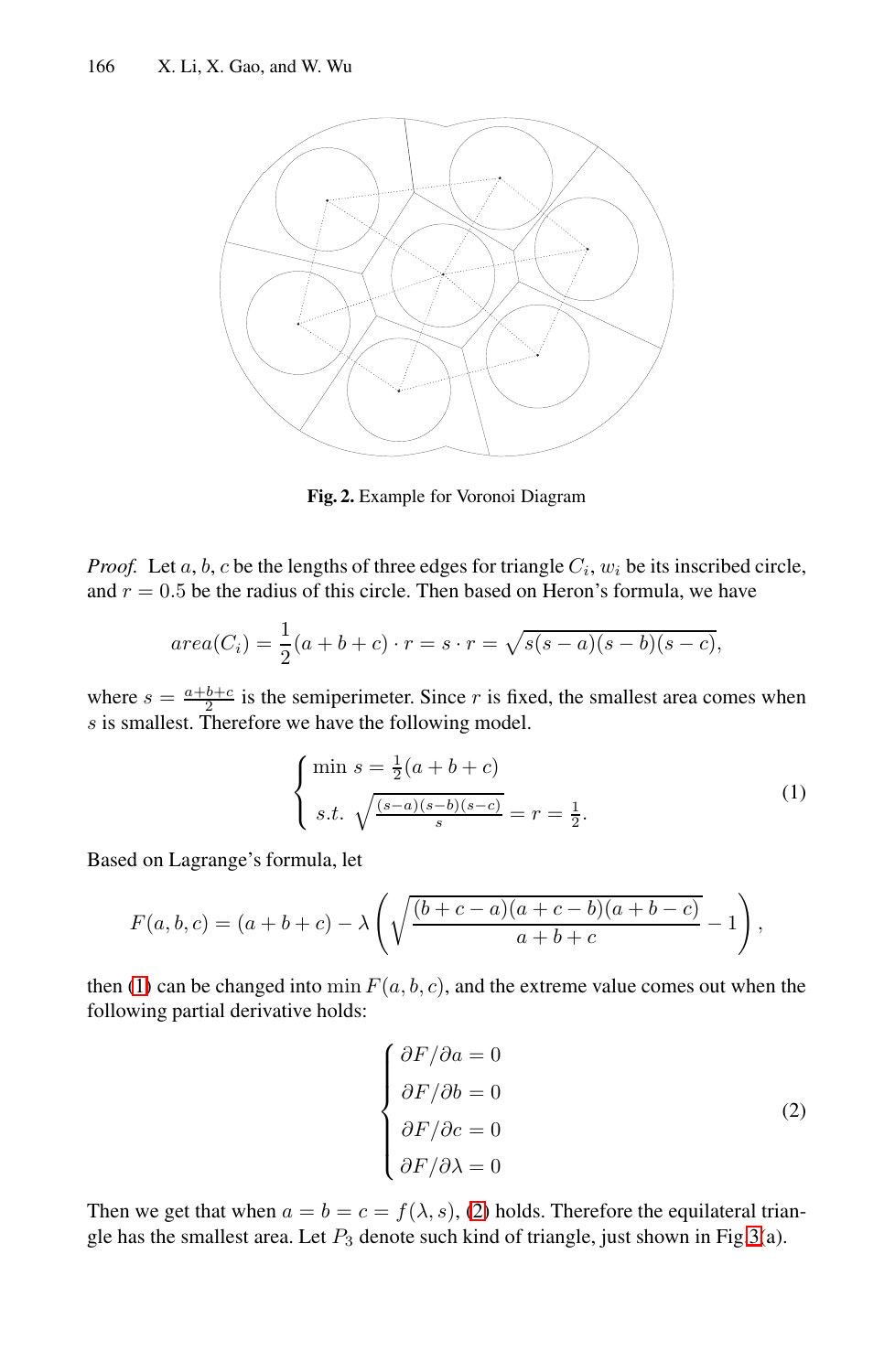

**Fig. 3.** Example for Triangle Cells



**Fig. 4.** Compute Area for E<sup>3</sup>

Similarly, if  $C_i$  is a boundary cell, then the one with smallest area should be an equilateral triangle with one side cut by an arc from disks in MCDS at one of its tangency point. An example can be seen from Fig.3(b). Let  $E_3$  denote such pseudo triangle. It is easy to know that  $area(P_3)=6 \cdot \frac{1}{2} \cdot \frac{1}{2} \cdot \frac{\sqrt{3}}{2} \approx 1.299$ . To compute the area of  $E_3$ , we will use integral. According to Fig.4,  $area(E_3) = area(P_3) - 2 \cdot S_3$ , where  $S_3$  is the shadow formed by the boundary arc and two edges of  $P_3$ . Therefore, we have that

$$
S_3 = f(y) - g(y)
$$
  
=  $\int_0^a \left\{ \left( \frac{y}{\tan \frac{2\pi}{3}} + \frac{1}{2} \tan \frac{\pi}{3} \right) - \sqrt{\frac{9}{4} + (y - \frac{3}{2})^2} \right\} dy$   
 $\approx 0.0605$ 

where  $f(y)$  is the function for intersecting edge of triangle and  $g(y)$  is the function for the arc of ICMS. As a consequence,  $area(E_3)=1.1781$ .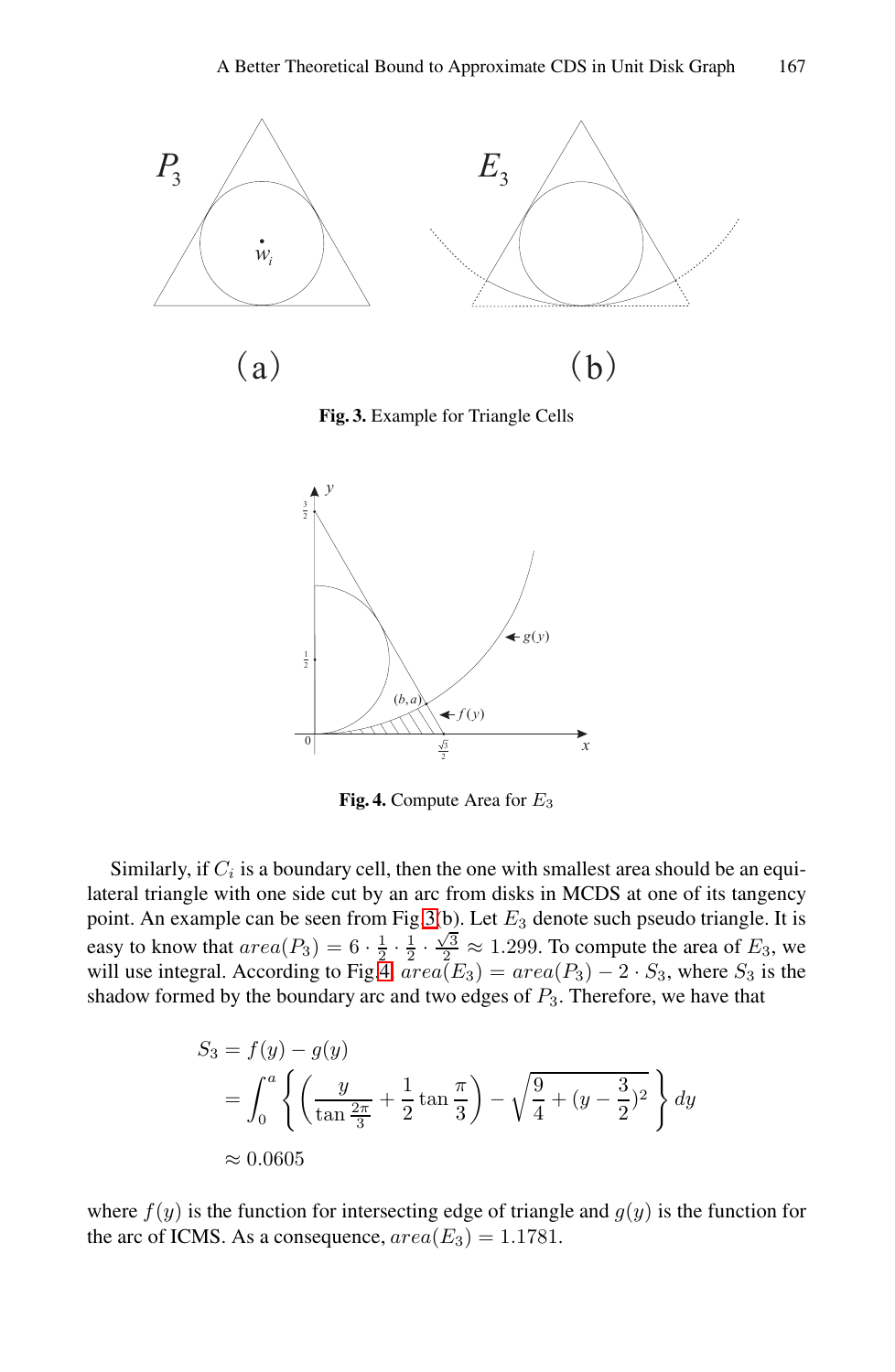#### **3.2 Quadrangle, Pentagon and Hexagon**

If a non-boundary Voronoi cell  $C_i$  has four edges, then using similar conclusion, we can get that a square with  $w_i$  as its inscribed circle has the smallest area. Let  $P_4$  be such kind of polygon, just shown as Fig.5(a). If  $C_i$  is a boundary Voronoi cell, then under two conditions  $C_i$  will have the minimum area. The first condition is when boundary arc cut off one angle of  $P_3$ , just shown as Fig.5(b), we name it as  $A_4$ ; and the second condition is when boundary arc cut off one edge of  $P_4$ , shown as Fig.5(c), we name it as  $E_4$ . Using similar approach as triangles, we can calculate the area for these quadrangles,

<span id="page-6-0"></span>

**Fig. 5.** Example for Quadrangle Cells

and give the result that

 $area(P_4)=1, \qquad area(A_4) \ge 1.1357, \qquad area(E_4)=0.9717$ 

Repeat the above step for  $C_i$  as Pentagon and Hexagon, we can have the following conclusion:

$$
area(P_5) = 0.9082, \qquad area(A_5) \ge 0.9499, \qquad area(E_5) = 0.8968
$$
  

$$
area(P_6) = 0.8661, \qquad area(A_6) \ge 0.8855, \qquad area(E_6) = 0.8546
$$

<span id="page-6-1"></span>Fig.6 is examples for pentagons and hexagons. After our calculation, we can get the conclusion that  $area(A_i) \geq area(E_i)$  for  $i \geq 3$ . Therefore, in the next section, we will use  $E_i$  as the smallest boundary Voronoi Cell as  $i$  pseudo polygon.

## **3.3 Heptagon and Others**

For a non-boundary Voronoi cell  $C_i$ , if  $C_i$  is a heptagon or *n*-polygon,  $n \ge 7$ , we will have the following lemma.

**Lemma 2.** *The area of non-boundary n-polygon*  $C_i$  ( $n \geq 7$ ) is greater then area(P6).

*Proof.* Firstly, it is easy to know that  $C_i$  with 6 adjacent neighbors is the densest situation if any two small disks does not intersect each other, just shown in Fig.7(a). Next,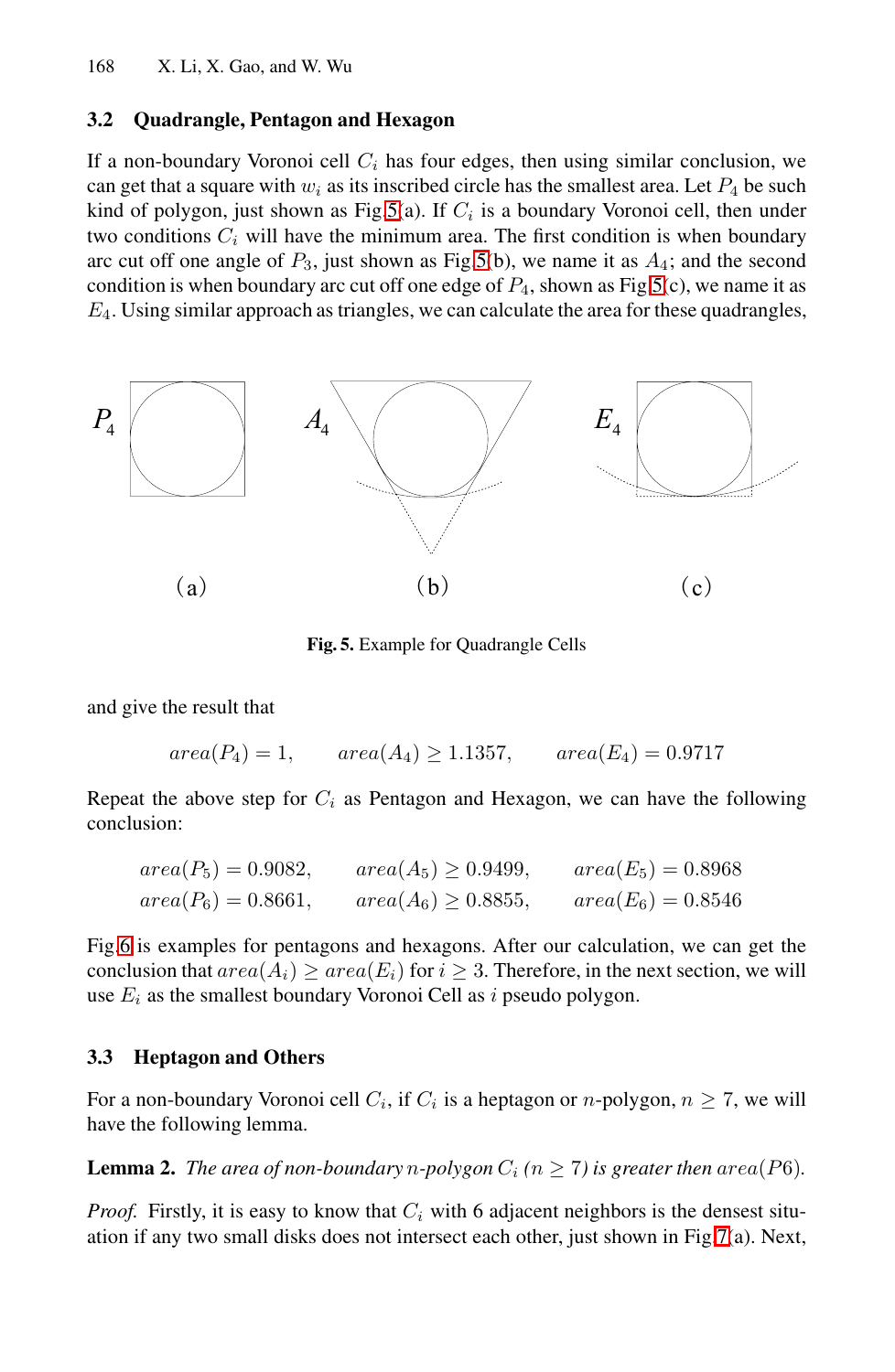

**Fig. 6.** Examples for Pentagon and Hexagon Cells

if  $C_i$  h[as](#page-8-0) 7 or more neighbors, then there must exist at least one disk  $w_j$  which doesn't touch  $w_i$  ( $w_i$  is the inner disk for  $C_i$ ). Hence[, t](#page-6-1)he edge for  $C_i$  created by  $w_i$  and  $w_j$ is not the tangent line for  $w_i$ . On the consequence, the area covered by  $C_i$  is greater than  $area(P_6)$ . An example of  $P_7$  can be shown in Fig.7(b). If  $n > 7$ , then the area of  $C<sub>i</sub>$  will be bigger. Therefore, any Voronoi cell whose edges are more than 6 will have bigger area then  $P_6$ .

However, for boundary Voronoi heptagon  $C_i$ , when boundary arc cut off one angle of  $P_6$ , the area will become minimum. Such pseudo heptagon is  $A_7$  (see Fig.8). After calculation, we have that  $area(A_7)=0.8525$ . Similar as Lemma 2, the boundary npolygon  $C_i$  will have bigger area than  $area(A_7)$  if  $n > 7$ .

## **3.4 Updated Upper Bound**

As mentioned above,  $A_7$  is the smallest type of Voronoi cells. Then we can have a better bound for  $\frac{mis(G)}{mcds(G)}$ .

**Theore[m](#page-12-6) 2.**  $mis(G) \leq 3.453 \cdot mcds(G) + 4.839$ 

*Proof.* Similarly as proof for Lemma 1, we have

$$
mis(G) \le \frac{\pi \cdot 1.5^2 + (mcds(G) - 1) \cdot S_2}{area(A_7)} = \frac{S_2}{0.8525} \cdot mcds(G) + \frac{4.1251}{0.8525}
$$
  

$$
\approx 3.453 \cdot mcds(G) + 4.839
$$

which is almost the same as [4].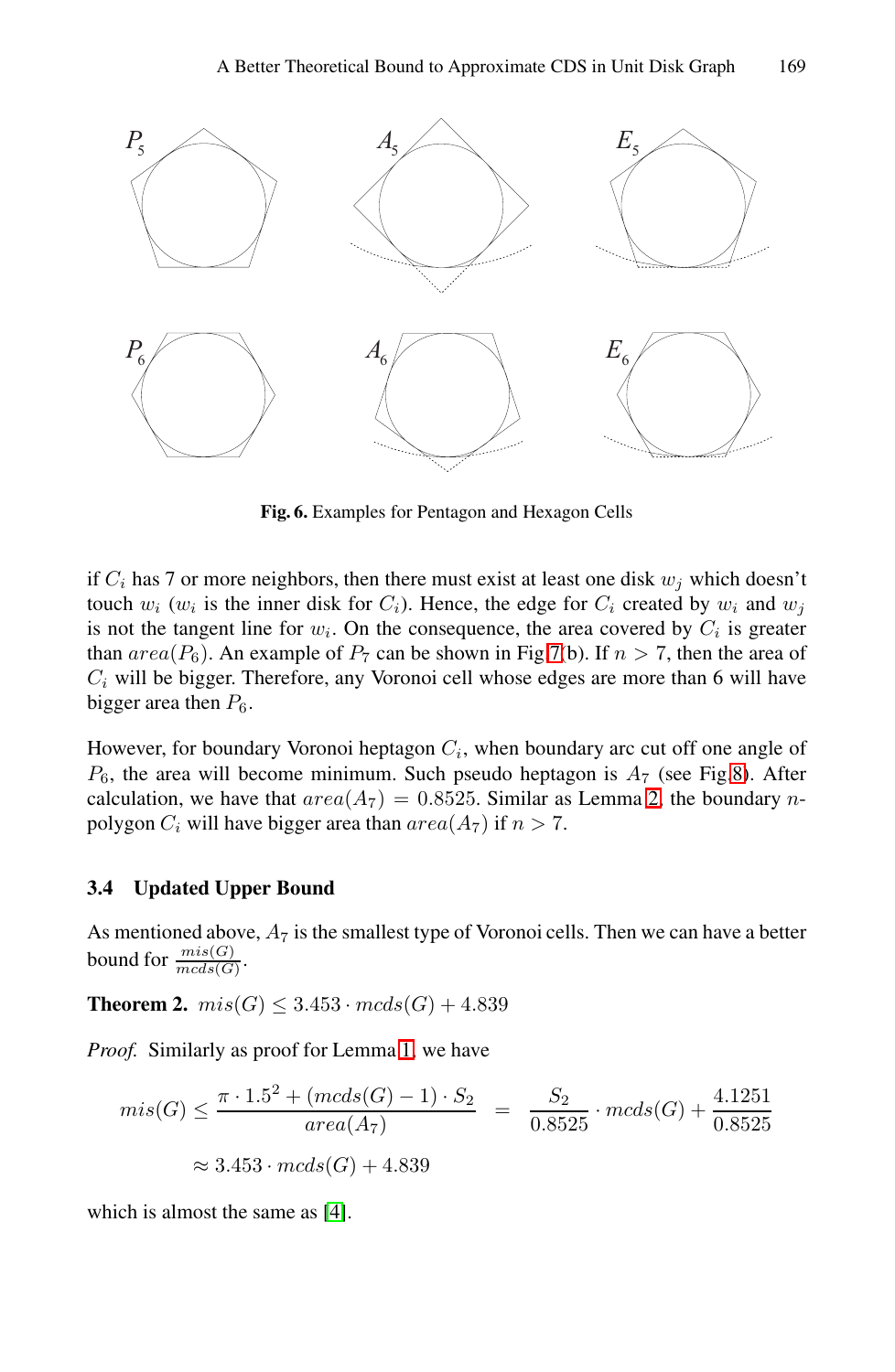

**Fig. 7.** Compare  $P_6$  and  $P_7$ 



**Fig. 8.** Example for Heptagon Cells

# <span id="page-8-0"></span>**4 Computing New Upper Bound**

<span id="page-8-1"></span>In this section, we will compute a better upper bound for  $\frac{mis(G)}{mcds(G)}$  using Voronoi division and Euler's formula. Firstly, we give some notations. Let  $s_i$  be the minimum area of the non-boundary cell( $i$ -polygon cell) and  $s'_{i}$  that of the boundary cell. From Section 3, we have that

 $s_3 \geq s_4 \geq s_5 \geq s_6 \leq s_7 \leq s_8 \dots$  and  $s'_3 \geq s'_4 \geq s'_5 \geq s'_6 \geq s'_7 \leq s'_8 \leq s'_9 \dots$ 

<span id="page-8-2"></span>For convenience, we set  $s_i = s_6$  when  $i \ge 7$  and  $s'_i = s'_7$  when  $i \ge 8$ . Hence, we get the following equations.

$$
s_3 = 1.299, s_4 = 1, s_5 = 0,9082, s_6 = s_7 = \dots = 0.8661. \tag{3}
$$

 $s'_3 = 1.1781, s'_4 = 0.9717, s'_5 = 0,8968, s'_6 = 0.8546, s'_7 = s'_8 = \cdots = 0.8525.$  (4)

## **4.1 3-Regularization**

To simplify our calculation, in the subsection we will modify the Voronoi division such that any vertex of  $v$  in Voronoi division has degree exactly 3. For every vertex  $v$ , it is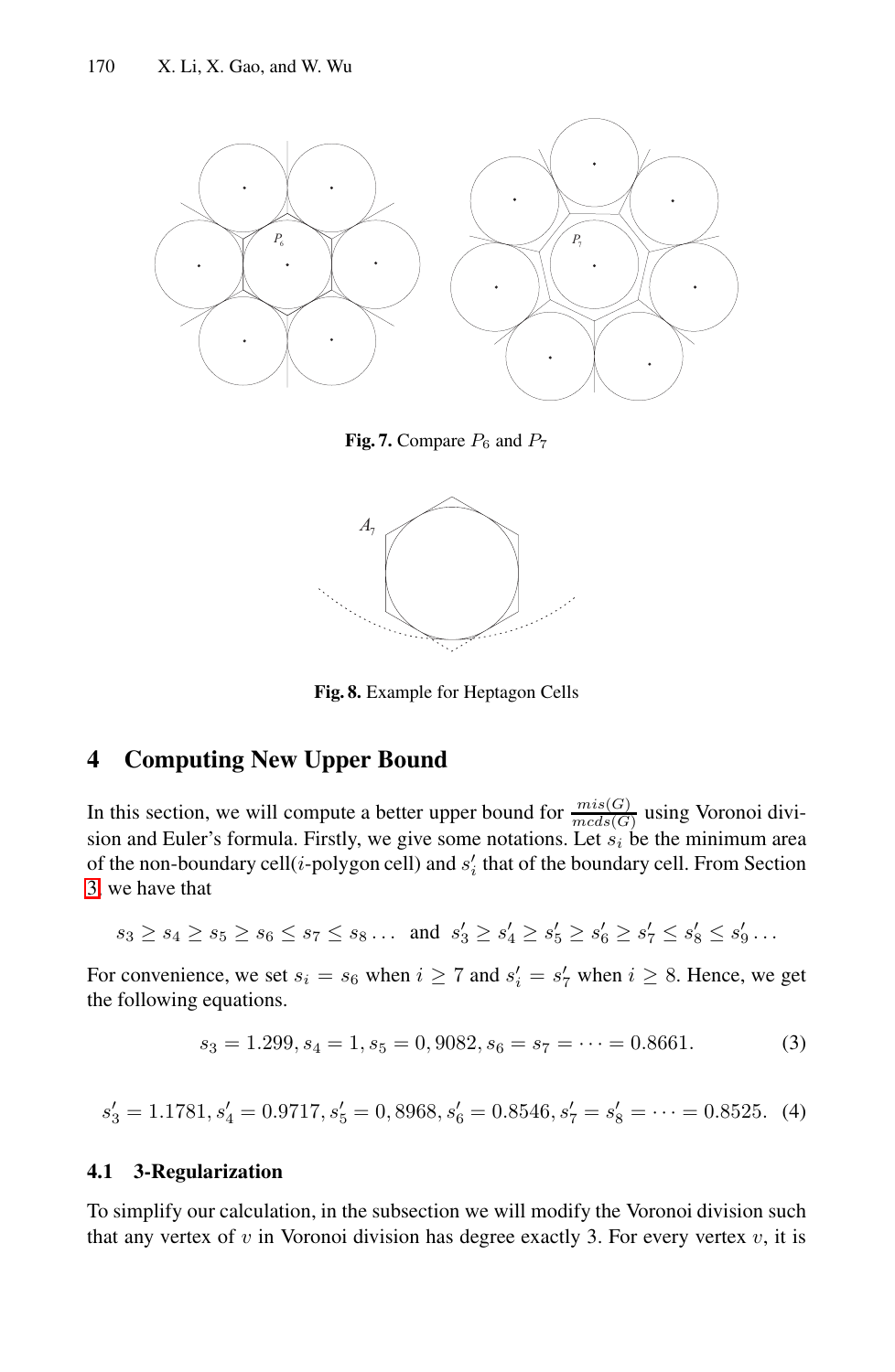

**Fig. 9.** Regularization when  $d(v)=5$ 

<span id="page-9-2"></span>easy to see that  $d(v) \geq 3$ . For [any](#page-8-1) vert[ex](#page-8-2) v whose  $d(v) = d > 3$ , let  $u_0, u_1, \ldots, u_{d-1}$ be its neighbors in clockwise ordering. Replace this vertex with  $d - 2$  new vertices  $v_1, \ldots, v_{d-2}$  such that the distance between any  $v_i$  and  $v_j$  is not more than  $\varepsilon$ . Then, connect every  $u_i$  and  $v_i$  and add two edges  $u_0v_1$  and  $u_{d-1}v_{d-2}$ . Fig.9 gives an illustration when  $d(v)=5$ .

After regularization, we can see that every vertex in Voronoi division has degree of exactly 3. Furthermore, if we choose  $\varepsilon$  sufficiently small, the area of every Voronoi cell will almost remain the same and the number of edges of new Voronoi cell is no less than that of original Voronoi cell. Hence, equations (3) and (4) are also hold.

#### **4.2 Euler's Formula**

Let  $\partial f_{out}$  be the outer boundary of the area constructed by the MCDS. It is trivial that the inside part of  $\partial f_{out}$  together with  $\partial f_{out}$  form graph G'. Note that there may exist some holes in G', where each hole means a connected area inside the  $\partial f_{out}$ , but not within the area constructed by the MCDS. In this subsection, we firstly suppose there are no holes in  $G'$ , which means that the wireless transmission range will cover the plane we discuss. Let  $f_i$  and  $f'_i$  be the number of non-boundary and boundary Voronoi cells with exactly *i* edges, respectively. Then using Euler's formula, we have  $\sum_{i} (f_i +$ 

<span id="page-9-1"></span> $f'_{i}$  + 1 –  $m + n = 2$ . Since G' is a cubic graph,  $2m = 3n$ . Hence,

<span id="page-9-0"></span>
$$
\sum_{i} (f_i + f'_i) + 1 - \frac{1}{2}n = 2.
$$
 (5)

Let  $|\partial f_{out}|$  be the number of edges in the outer face. Since every edge is exactly in two faces,

$$
\sum_{i} (i(f_i + f'_i)) + |\partial f_{out}| = 2m = 3n.
$$
 (6)

For any boundary Voronoi cell, it must have at least one edge belonging to the outer face. Hence,

$$
\sum_{i} f'_i \le |\partial f_{out}|. \tag{7}
$$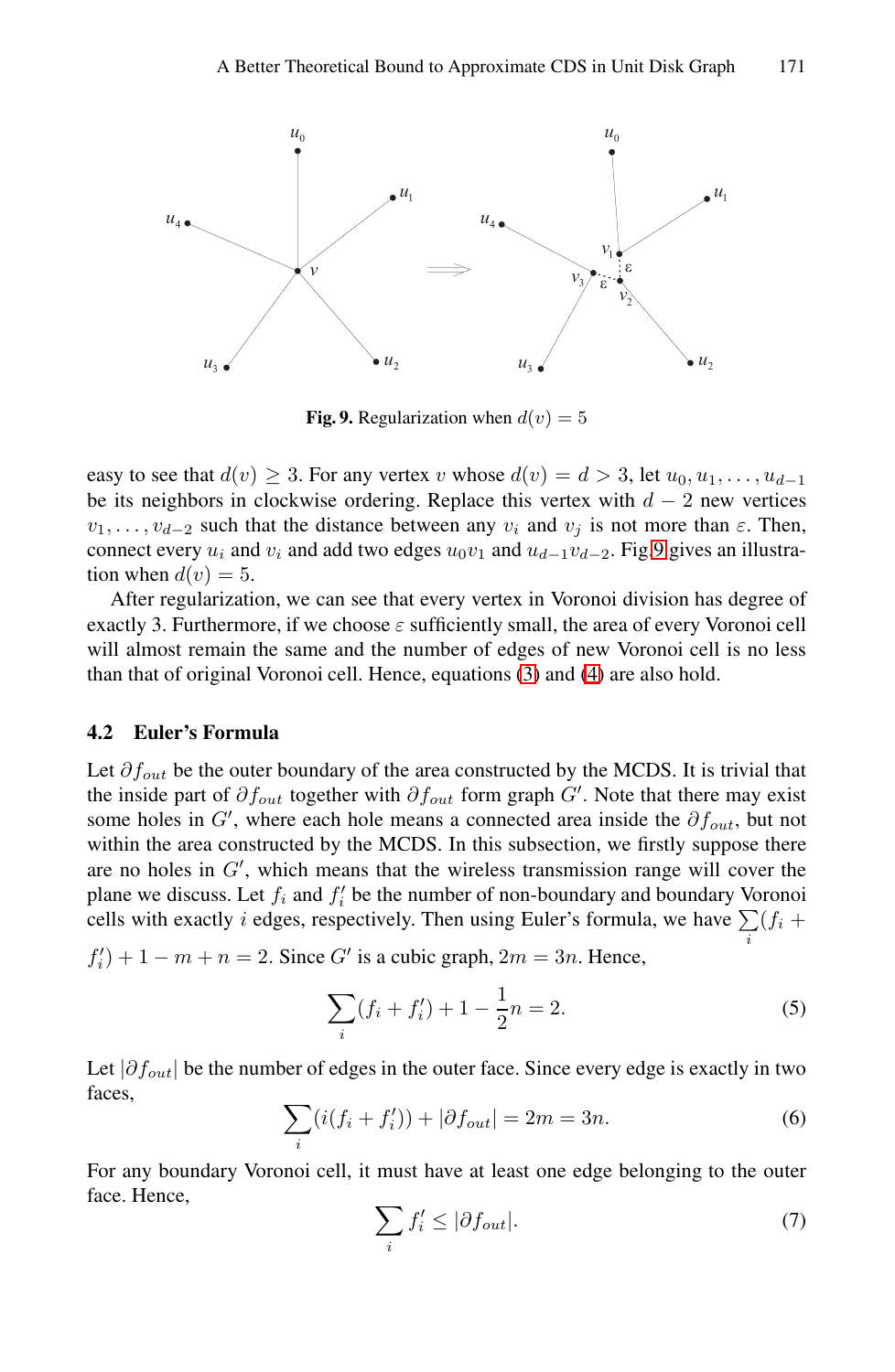Combining (6) and (7), we have

$$
\sum_{i} if_i + \sum_{i} (i+1)f'_i - 3n \le 0.
$$
 (8)

(10)

Then we combine Euler's formula and (8) together. Let  $-1 \times (8) + 6 \times (5)$ , we have

$$
3f_3 + 2f'_3 + 2f_4 + f'_4 + f_5 - f'_6 - f_7 - 2f'_7 - \dots \ge 6. \tag{9}
$$

Since all Voronoi cells are contained in the area constructed by the MCDS, consider this area and combining (3) and (4), we have

$$
\sum_{i} (s_i f_i + s'_i f'_i)
$$
  
= 1.299f<sub>3</sub> + 1.178f'<sub>3</sub> + f<sub>4</sub> + 0,972f'<sub>4</sub> + 0.9082f<sub>5</sub> + 0.8968f'<sub>5</sub> + 0.886(f<sub>6</sub> + f<sub>7</sub> + ...)  
+ 0.8546f'<sub>6</sub> + 0.8525(f'<sub>7</sub> + f'<sub>8</sub> + ...)  
 $\le$  2.9435 ·  $mcds(G)$  + 4.1251.

Then,  $-0.0114 \times (9)+(10)$ , we obtain

$$
1.2648f_3 + 1.1402f'_3 + 0.9672f_4 + 0.9492f'_4 + 0.8853f_5 + 0.8968f'_5
$$
  
+ 0.886f\_6 + 0.8974f\_7 + \dots + 0.866f'\_6 + 0.8753f'\_7 + \dots  

$$
\leq 2.9435 \cdot mcds(G) + 4.2205.
$$
 (11)

From (11), since  $mis(G) = \sum_{i} (f_i + f'_i)$ , we have

$$
0.866 \cdot mis(G) = 0.866 \sum_{i} (f_i + f'_i) \le 2.9435 \cdot mcds(G) + 4.2205.
$$

Hence,  $mis(G) \leq 3.399 \cdot mcds(G) + 4.874$ . Consequently, we have the following theorem.

**Theorem 3.** For any unit disk graph  $G$ , let  $mis(G)$  and  $mcds(G)$  be the number of *disks in any maximal independent set and minimum connected dominating set, respectively. If there are no holes in the area cons[tru](#page-9-0)cted [by](#page-9-1) the MCDS, then*  $mis(G) \leq$  $3.399 \cdot mcds(G) + 4.874.$ 

## **4.3 Discussion with Holes**

Actually, in the real world there may exist some place where the wireless signal cannot reach, and some holes in the area constructed by the MCDS. Therefore, in this subsection we will discuss  $G'$  with holes in the following. Let k be the number of the holes in G' and  $|\partial f_{hole}|$  be the number of edges in all holes. The equations (5) and (6) alter as

$$
\sum_{i} (f_i + f'_i) + 1 + k - \frac{1}{2}n = 2.
$$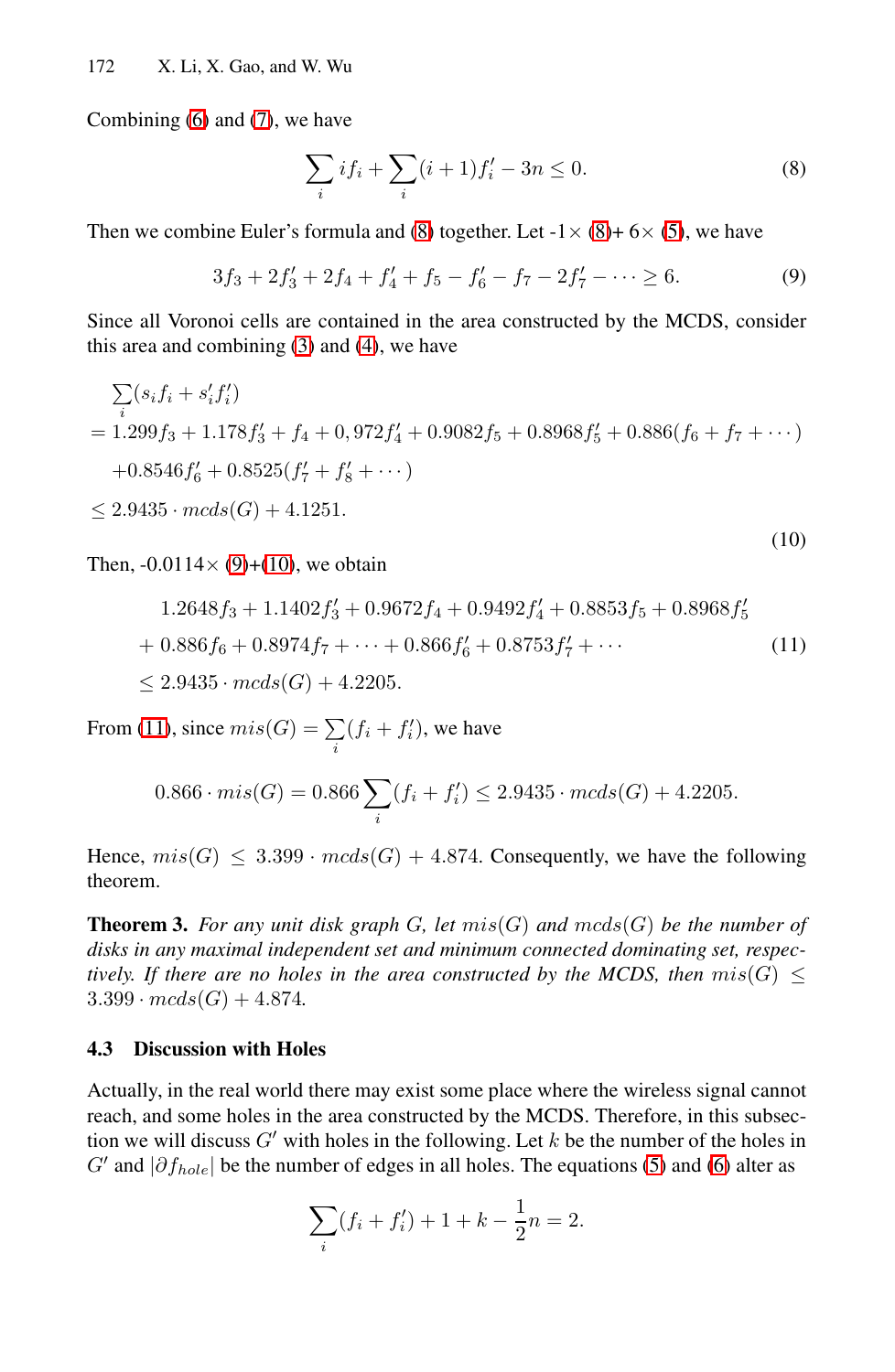A Better Theoretical Bound to Approximate CDS in Unit Disk Graph 173

$$
\sum_{i} (i(f_i + f'_i)) + |\partial f_{out}| + |\partial f_{hole}| = 2m = 3n.
$$

For any boundary Voronoi cell, it must have at least one edge belonging to the outer face or one hole. Hence,

$$
\sum_{i} f'_{i} \leq |\partial f_{out}| + |\partial f_{hole}|.
$$

Calculate them by the same strategy as the subsection 4.2, we can obtain that

$$
1.2648f_3 + 1.1402f'_3 + 0.9672f_4 + 0.9492f'_4 + 0.8853f_5 + 0.8968f'_5
$$
  
+ 0.886f\_6 + 0.8974f\_7 + \dots + 0.866f'\_6 + 0.8753f'\_7 + \dots  

$$
\leq 2.9435 \cdot \text{mcds}(G) + 0.0684k + 4.2205.
$$
 (12)

Then we have,

$$
mis(G) \le 3.399 \cdot mcds(G) + 0.0790k + 4.874.
$$

It is easy to see that  $k \leq mcds(G)$ . Next we can [obta](#page-11-0)in the following theorem.

**Theorem 4.** For any unit disk graph G, let  $mis(G)$  and  $mcds(G)$  be the number of *disks in any maximal independent set and minimum connected dominating set, respectively. Then*  $mis(G) \leq 3.478 \cdot mcds(G) + 4.874$ .

Besides, after analyzing the relation between disks in MCDS and based on the characteristics for CDS, we can have the following lemma.

**Lemma 3.** *For any unit disk graph* G*, let MCDS be a minimum connected dominating set. To form a hole, there need at least 6 connect vertices in MCDS. Fig.10 is an example for a hole.*

<span id="page-11-0"></span>

**Fig. 10.** Example for a Hole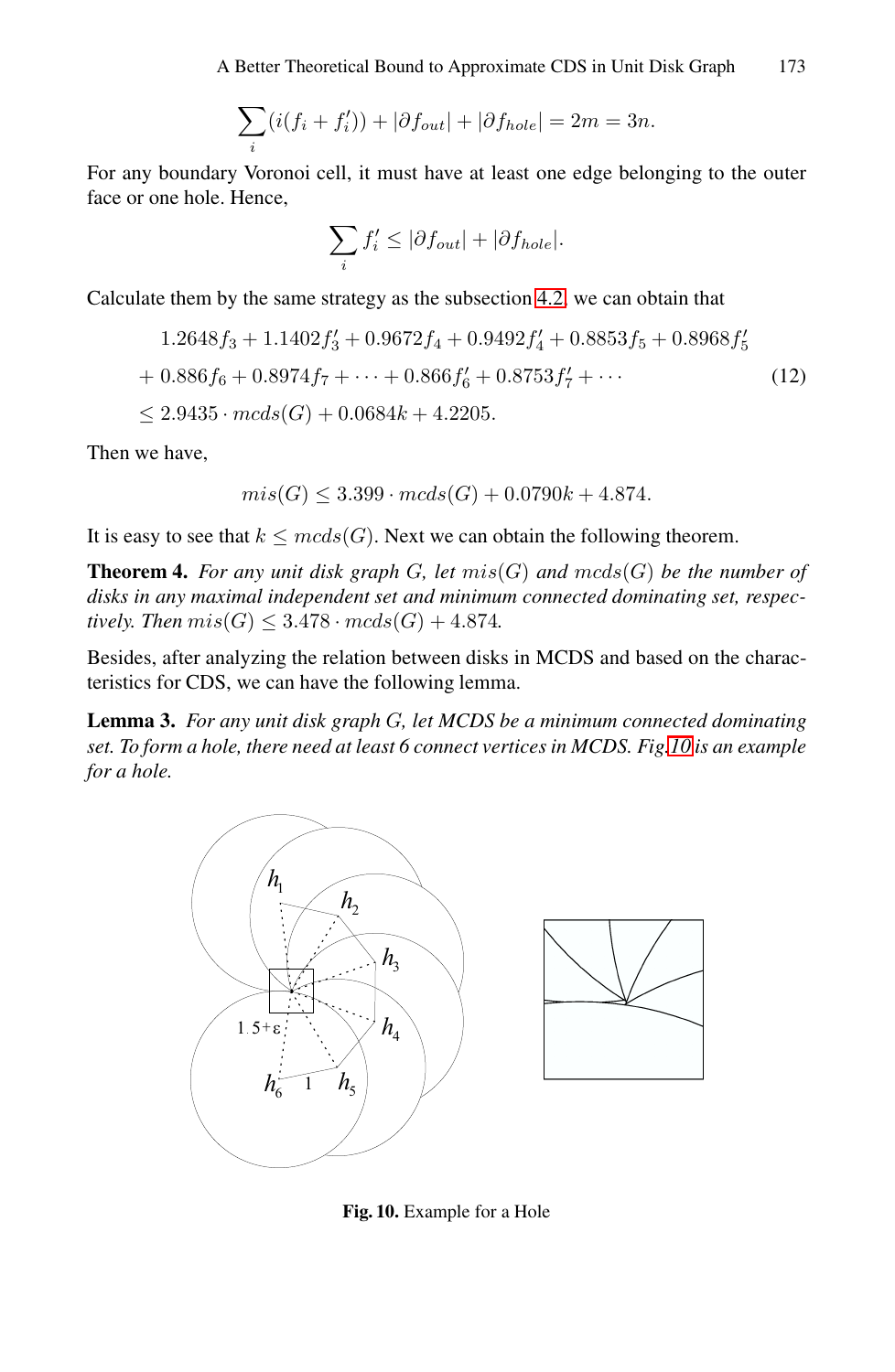*Proof.* Let h be a point in a hole and  $m_1, \ldots, m_t$  be the vertices in MCDS which can form the hole including h and can induce a connect graph. By the definition of a hole, h can not be covered by any disk from MCDS with radius 1.5. Hence, choosing h as the center and draw a disk D with radius 1.5, any vertex  $m_i$  will lie outside this disk D. It is easy to see that if we form a hole with minimum number of vertices, the graph induced by  $m_1, \ldots, m_t$  is a path and  $m_i$  is sufficiently close to disk D. Let  $hm_i$  intersect disk D at  $h_i$ . Then the radians of the central angle  $\angle h_i h h_{i+1}$  should be

$$
\angle h_i h h_{i+1} \le 2 \arcsin \frac{1/2h_i h_{i+1}}{h h_i} = 2 \arcsin \frac{1}{3}.
$$

Furthermore, since  $m_1, \ldots, m_t$  form a hole, the distance between  $m_1$  and  $m_t$  is less than 3. Hence, the central angle  $\angle h_1 h h_t$  is more than  $\pi$  and  $t \ge \lceil \frac{\pi}{2 \arcsin \frac{1}{3}} \rceil + 1 = 6$ .

## **5 Conclusion**

<span id="page-12-4"></span>In this paper, we presented a better upper bound to compare MIS and MCDS in a given UDG G with the help of Voronoi Division and Euler's Formula. If the area covered by MCDS has no holes, then the best upper bound for MIS and MCDS should be  $mis(G) \leq 3.399 \cdot mcds(G) + 4.874$ . If there exist some uncovered holes, then the bound will become  $mis(G) \leq 3.478 \cdot mcds(G) + 4.874$  by Euler's formula, and  $mis(G) \leq 3.453 \cdot meds(G) + 4.839$  by comparison of area for MCDS and area for smallest Voronoi Cell. Actually, based on the discussion for Lemma 3, we guess that the relation between k and  $mcds(G)$  can be  $k \leq \frac{1}{3}mcds(G)$ , and so comes the result that  $mis(G) \leq 3.425 \cdot mcds(G) + 4.839$ . The detailed proof becomes a future work which needs thorough discussion.

# <span id="page-12-6"></span><span id="page-12-5"></span><span id="page-12-1"></span>**References**

- 1. Baker, B.S.: Approximation algorithms for NP-complete Problems on Planar Graphs. Journal of the ACM 41(1), 153–180 (1994)
- <span id="page-12-3"></span><span id="page-12-0"></span>2. Blum, J., Ding, M., Thaeler, A., Cheng, X.Z.: Connected Dominating Set in Sensor Networks and MANETs. Handbook of Combinatorial Optimization, 329–369 (2004)
- 3. Clark, B.N., Colbourn, C.J., Johnson, D.S.: Unit Disk Graphs. Discrete Mathematics 86, 165–177 (1990)
- <span id="page-12-2"></span>4. Funke, S., Kesselman, A., Meyer, U.: A Simple Improved Distributed Algorithm for Minimum CDS in Unit Disk Graphs. ACM Transactions on Sensor Networks 2(3), 444–453 (2006)
- 5. Hochbaum, D.S., Maass, W.: Approximation Schemes for Covering and Packing Problems in Image Processing and VLSI. Journal of the ACM 32(1), 130–136 (1985)
- 6. Huang, G.T.: Casting the Wireless Sensor Net. Technology Review, 50–56 (2003)
- 7. Hunt III, H.B., Marathe, M.V., Radhakrishnan, V., Ravi, S.S., Rosenkrantz, D.J., Stearns, R.E.: NC-Approximation Schemes for NP- and PSPACE-hard Problems for Geometric Graphs. Journal of Algorithms 26(2), 238–274 (1998)
- 8. Marathe, M.V., Breu, H., Hunt III, H.B., Ravi, S.S., Rosenkrantz, D.J.: Simple Heuristics for Unit Disk Graphs. Networks 25, 59–68 (1995)